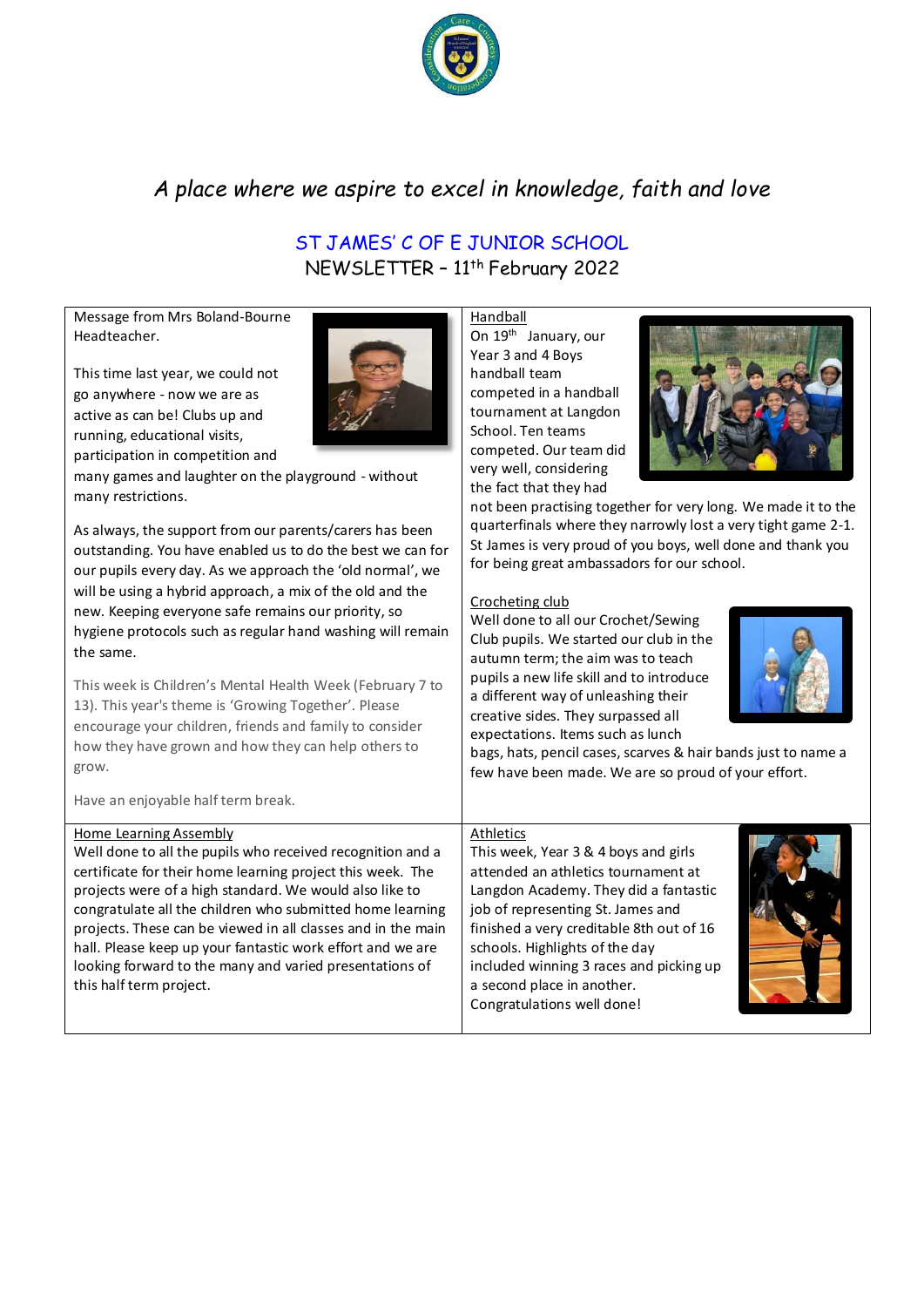| Achievement assembly<br>Every week we celebrate our children's achievements.                                                                                                                                                                                                                                                                                         | <b>TT Rockstars</b><br>A special congratulations to our first ever class tournament<br>champions - Violet!<br>Second place went to Daisy and third to Ivy. We now have<br>many more Rock Heroes at St James. A big well done to all the<br>children who have now achieved this status!<br>Our most improved winners this week were:<br>1st place - Rozana<br>2nd place - Samantha<br>3rd place - Joseph<br>Continue to log on during the half term.                |                     |
|----------------------------------------------------------------------------------------------------------------------------------------------------------------------------------------------------------------------------------------------------------------------------------------------------------------------------------------------------------------------|--------------------------------------------------------------------------------------------------------------------------------------------------------------------------------------------------------------------------------------------------------------------------------------------------------------------------------------------------------------------------------------------------------------------------------------------------------------------|---------------------|
| <b>Cycle Training</b><br>This week, 21 year 5 children had an amazing opportunity<br>to achieve their level 1 and 2 bike training. Cycle Confident<br>provided training. The aim of this training was to make our<br>children confident riders and practice road safety. Children<br>also had the chance to ride their bikes on roads supervised<br>by the trainers. | Online safety tip<br>Here are some safety tips to remember when you are using<br>the internet:<br>Do not give anyone your name, password, address, the<br>$\overline{\phantom{a}}$<br>name of your school or any information about your<br>family.<br>Talking to strangers on the internet or agreeing to meet<br>$\overline{\phantom{a}}$<br>anyone in person that you have met online is not<br>allowed.<br>Do not fill in a profile that asks for your name and |                     |
|                                                                                                                                                                                                                                                                                                                                                                      | address.<br>Do not visit any chat room without an adult's or your<br>parent's permission.<br>Parents' permission is needed before you post pictures<br>of yourself online.                                                                                                                                                                                                                                                                                         |                     |
| <b>Attendance</b>                                                                                                                                                                                                                                                                                                                                                    | <b>School Clubs Timetable</b>                                                                                                                                                                                                                                                                                                                                                                                                                                      |                     |
| The class with highest attendance for this term is Daisy class<br>with 96.6%                                                                                                                                                                                                                                                                                         | After school clubs continue this spring term.                                                                                                                                                                                                                                                                                                                                                                                                                      |                     |
| The class with the highest attendance for the week ending                                                                                                                                                                                                                                                                                                            | Day                                                                                                                                                                                                                                                                                                                                                                                                                                                                | Club                |
| 4th February was Ivy class with 98.9%.                                                                                                                                                                                                                                                                                                                               | Monday                                                                                                                                                                                                                                                                                                                                                                                                                                                             | Knitting / Sewing   |
| The most punctual pupils for the week ending 4th February                                                                                                                                                                                                                                                                                                            | Tuesday                                                                                                                                                                                                                                                                                                                                                                                                                                                            | Bug club            |
| were in Lily class.                                                                                                                                                                                                                                                                                                                                                  | Tuesday                                                                                                                                                                                                                                                                                                                                                                                                                                                            | Mandarin            |
| Well done to all classes.                                                                                                                                                                                                                                                                                                                                            | Tuesday                                                                                                                                                                                                                                                                                                                                                                                                                                                            | Netball             |
|                                                                                                                                                                                                                                                                                                                                                                      | Tuesday                                                                                                                                                                                                                                                                                                                                                                                                                                                            | Basketball          |
|                                                                                                                                                                                                                                                                                                                                                                      | Tuesday                                                                                                                                                                                                                                                                                                                                                                                                                                                            | Creative writing    |
|                                                                                                                                                                                                                                                                                                                                                                      | Tuesday                                                                                                                                                                                                                                                                                                                                                                                                                                                            | Art club            |
|                                                                                                                                                                                                                                                                                                                                                                      | Tuesday                                                                                                                                                                                                                                                                                                                                                                                                                                                            | Art club            |
|                                                                                                                                                                                                                                                                                                                                                                      | Tuesday                                                                                                                                                                                                                                                                                                                                                                                                                                                            | Maths challenge     |
|                                                                                                                                                                                                                                                                                                                                                                      | Wednesday                                                                                                                                                                                                                                                                                                                                                                                                                                                          | <b>TT Rockstars</b> |
|                                                                                                                                                                                                                                                                                                                                                                      | Wednesday                                                                                                                                                                                                                                                                                                                                                                                                                                                          | Mandarin            |
|                                                                                                                                                                                                                                                                                                                                                                      | Wednesday                                                                                                                                                                                                                                                                                                                                                                                                                                                          | Multisport          |
|                                                                                                                                                                                                                                                                                                                                                                      | Wednesday                                                                                                                                                                                                                                                                                                                                                                                                                                                          | Gymnastics          |
|                                                                                                                                                                                                                                                                                                                                                                      | Thursday                                                                                                                                                                                                                                                                                                                                                                                                                                                           | Fencing / Archery   |

Thursday Football Thursday Football